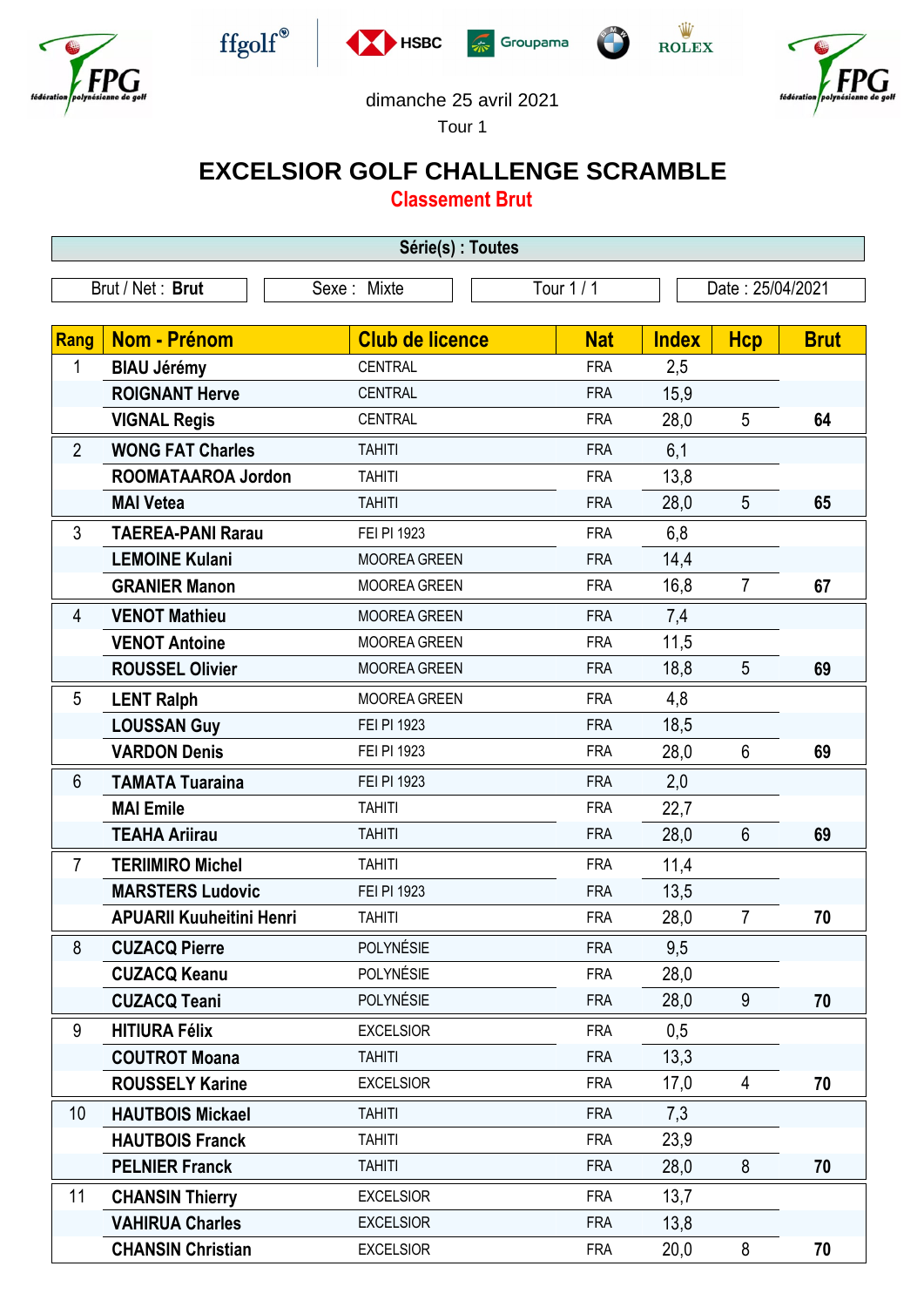| <b>Rang</b> | Nom - Prénom                    | <b>Club de licence</b> | <b>Nat</b> | <b>Index</b> | <b>Hcp</b>      | <b>Brut</b> |
|-------------|---------------------------------|------------------------|------------|--------------|-----------------|-------------|
| 12          | <b>LAI Ken Kuang</b>            | <b>CENTRAL</b>         | <b>FRA</b> | 6,8          |                 |             |
|             | <b>LAILLE Joseph</b>            | FEI PI 1923            | <b>FRA</b> | 13,5         |                 |             |
|             | <b>CHENG Eddie</b>              | <b>CENTRAL</b>         | <b>FRA</b> | 14,7         | $5\overline{)}$ | 71          |
| 13          | <b>SYLVESTRE-BARON Gilles</b>   | CENTRAL                | <b>FRA</b> | 7,7          |                 |             |
|             | <b>SYLVESTRE-BARON Julienne</b> | <b>CENTRAL</b>         | <b>FRA</b> | 22,4         |                 |             |
|             | <b>TONDINI Didier</b>           | <b>CENTRAL</b>         | <b>FRA</b> | 28,0         | 8               | 71          |
| 14          | <b>FARAIRE Laina</b>            | <b>CENTRAL</b>         | <b>FRA</b> | 10,1         |                 |             |
|             | <b>MAFUTUNA Akatoto</b>         | CENTRAL                | <b>FRA</b> | 11,5         |                 |             |
|             | <b>FARAIRE Yves</b>             | FEI PI 1923            | <b>FRA</b> | 15,7         | $\overline{7}$  | 71          |
| 15          | <b>CROSS Stanley</b>            | <b>EXCELSIOR</b>       | <b>FRA</b> | 11,9         |                 |             |
|             | <b>TRONDLE Jean-Marc</b>        | <b>TAHITI</b>          | <b>FRA</b> | 21,7         |                 |             |
|             | <b>TEIPOARII Liliane</b>        | FEI PI 1923            | <b>FRA</b> | 25,2         | 9               | 72          |
| 16          | <b>KULIFATAI Selevasio</b>      | <b>TAHITI</b>          | <b>FRA</b> | <b>PRO</b>   |                 |             |
|             | <b>VAN SAM Ryan</b>             | <b>TAHITI</b>          | <b>FRA</b> | 15,1         |                 |             |
|             | <b>KOHUMOETINI Roic</b>         | <b>TAHITI</b>          | <b>FRA</b> | 22,6         | 4               | 72          |
| 17          | <b>BROTHERS Marc</b>            | <b>TAHITI</b>          | <b>FRA</b> | 7,9          |                 |             |
|             | <b>RAFFRAY Ronald</b>           | <b>CENTRAL</b>         | <b>FRA</b> | 13,8         |                 |             |
|             | <b>LI FUNG KUEE Moana</b>       | <b>TAHITI</b>          | <b>FRA</b> | 20,7         | 6               | 72          |
| 18          | <b>JEGOU Patrice</b>            | POLYNÉSIE              | <b>FRA</b> | 7,3          |                 |             |
|             | <b>SERRERO Denis</b>            | <b>CENTRAL</b>         | <b>FRA</b> | 18,8         |                 |             |
|             | <b>MOKHTARI Pierre</b>          | <b>CENTRAL</b>         | <b>FRA</b> | 20,8         | $\overline{7}$  | 73          |
| 19          | <b>HITIURA Lionel</b>           | <b>TAHITI</b>          | <b>FRA</b> | 5,3          |                 |             |
|             | <b>VAN BASTOLAER Jessie</b>     | <b>TAHITI</b>          | <b>FRA</b> | 19,3         |                 |             |
|             | <b>TERAIHOROPAPA lotua</b>      | <b>TAHITI</b>          | <b>FRA</b> | 28,0         | $\overline{7}$  | 73          |
| 20          | <b>GAZEAU Frédéric</b>          | <b>EXCELSIOR</b>       | <b>FRA</b> | 7,0          |                 |             |
|             | <b>LE CAILL Tearo</b>           | CENTRAL                | <b>FRA</b> | 15,9         |                 |             |
|             | <b>GAZEAU Bella-Claire</b>      | <b>EXCELSIOR</b>       | <b>FRA</b> | 22,3         | $\overline{7}$  | 73          |
| 21          | <b>BEAUMONT Gabriel</b>         | FEI PI 1923            | <b>FRA</b> | 13,6         |                 |             |
|             | <b>LESOURD Louis</b>            | FEI PI 1923            | <b>FRA</b> | 16,9         |                 |             |
|             | <b>LESOURD Marie-Laure</b>      | FEI PI 1923            | <b>FRA</b> | 19,2         | 8               | 73          |
| 22          | <b>TEMAHAHE Willy</b>           | <b>TAHITI</b>          | <b>FRA</b> | 4,7          |                 |             |
|             | <b>BAMBRIDGE Eveline</b>        | FEI PI 1923            | <b>FRA</b> | 12,7         |                 |             |
|             | <b>BAMBRIDGE Phineas</b>        | FEI PI 1923            | <b>FRA</b> | 17,5         | 5               | 73          |
| 23          | <b>WOHLER Rudy</b>              | <b>TAHITI</b>          | <b>FRA</b> | 11,5         |                 |             |
|             | <b>ATEO Alain</b>               | <b>TAHITI</b>          | <b>FRA</b> | 13,0         |                 |             |
|             | <b>REY Jules</b>                | <b>TAHITI</b>          | <b>FRA</b> | 15,5         | $\overline{7}$  | 74          |
| 24          | <b>NEUFATTE Hubert</b>          | <b>EXCELSIOR</b>       | <b>FRA</b> | 15,7         |                 |             |
|             | <b>SIDER Yvon</b>               | FEI PI 1923            | <b>FRA</b> | 17,3         |                 |             |
|             | <b>CHAMPES Alexandre</b>        | <b>EXCELSIOR</b>       | <b>FRA</b> | 23,9         | 9               | 74          |
| 25          | <b>YOMES Laurent</b>            | CENTRAL                | <b>FRA</b> | 7,8          |                 |             |
|             | <b>SANGUE Jean-Pierre</b>       | <b>EXCELSIOR</b>       | <b>FRA</b> | 15,7         |                 |             |
|             | <b>SANGUE Christine</b>         | <b>EXCELSIOR</b>       | <b>FRA</b> | 28,0         | $6\phantom{.}$  | 74          |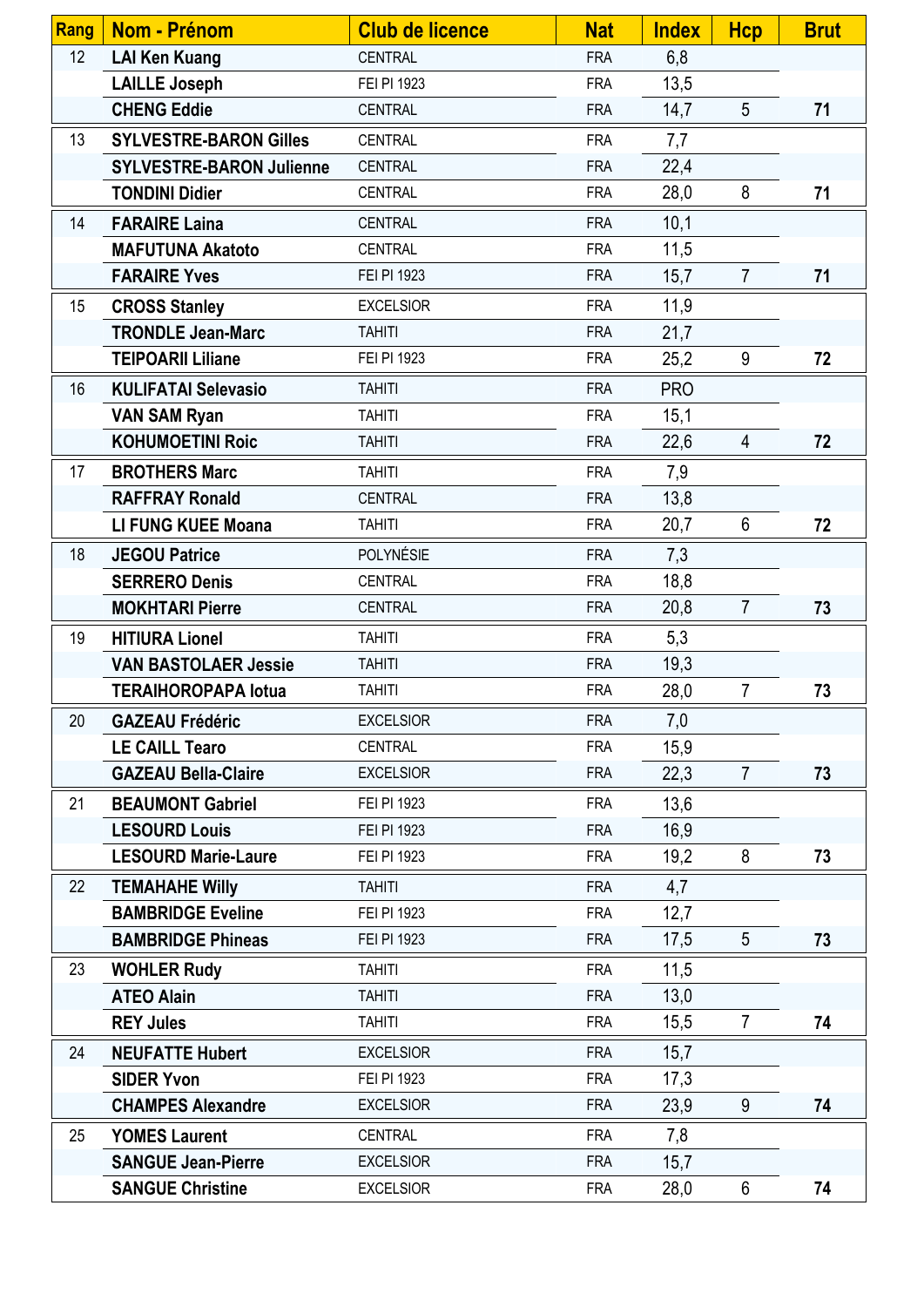| <b>Rang</b> | <b>Nom - Prénom</b>           | <b>Club de licence</b> | <b>Nat</b> | <b>Index</b> | <b>Hcp</b> | <b>Brut</b> |
|-------------|-------------------------------|------------------------|------------|--------------|------------|-------------|
| 26          | <b>MAAU Joël</b>              | <b>CENTRAL</b>         | <b>FRA</b> | 16,3         |            |             |
|             | <b>LAURENT Denis</b>          | <b>EXCELSIOR</b>       | <b>FRA</b> | 22,1         |            |             |
|             | <b>LAURENT Roseline</b>       | <b>EXCELSIOR</b>       | <b>FRA</b> | 23,7         | 10         | 74          |
| 27          | <b>SCHWARZ-AH-LO Hortense</b> | <b>CENTRAL</b>         | <b>FRA</b> | 10,1         |            |             |
|             | <b>BAYONNE Serge</b>          | <b>AIRBUS</b>          | <b>FRA</b> | 19,7         |            |             |
|             | <b>MARFAING Sabine</b>        | <b>GRAND RODEZ</b>     | <b>FRA</b> | 25,8         | 9          | 75          |
| 28          | <b>BERTRAND Serge</b>         | <b>CENTRAL</b>         | <b>FRA</b> | 16,7         |            |             |
|             | <b>VERHEVEN Gerald</b>        | <b>CENTRAL</b>         | <b>FRA</b> | 21,3         |            |             |
|             | <b>BERTRAND Vanina</b>        | <b>CENTRAL</b>         | <b>FRA</b> | 24,9         | 10         | 75          |
| 29          | <b>LAW Alphonse</b>           | <b>CENTRAL</b>         | <b>FRA</b> | 17,0         |            |             |
|             | <b>LORMEAU Jean-Pierre</b>    | <b>CENTRAL</b>         | <b>FRA</b> | 17,7         |            |             |
|             | <b>LORMEAU Myriam</b>         | <b>CENTRAL</b>         | <b>FRA</b> | 28,0         | 10         | 75          |
| 30          | <b>SIN Jean</b>               | <b>EXCELSIOR</b>       | <b>FRA</b> | 15,1         |            |             |
|             | <b>LAW Maeva</b>              | CENTRAL                | <b>FRA</b> | 15,5         |            |             |
|             | <b>SIN Maggie</b>             | <b>EXCELSIOR</b>       | <b>FRA</b> | 28,0         | 9          | 75          |
| 31          | <b>RIGOREAU Laurent</b>       | POLYNÉSIE              | <b>FRA</b> | 24,6         |            |             |
|             | <b>LETANG Heiarii</b>         | <b>CENTRAL</b>         | <b>FRA</b> | 28,0         |            |             |
|             | <b>YU CHIP LIN Landry</b>     | <b>CENTRAL</b>         | <b>FRA</b> | 28,0         | 14         | 76          |
| 32          | <b>SIMON Ronald</b>           | FEI PI 1923            | <b>FRA</b> | 14,2         |            |             |
|             | <b>TANSEAU Charles</b>        | <b>EXCELSIOR</b>       | <b>FRA</b> | 28,0         |            |             |
|             | <b>TANSEAU Sylviane</b>       | <b>EXCELSIOR</b>       | <b>FRA</b> | 28,0         | 10         | 76          |
| 33          | <b>SACAULT Francis</b>        | CENTRAL                | <b>FRA</b> | 15,0         |            |             |
|             | <b>SIAO Freddy</b>            | <b>CENTRAL</b>         | <b>FRA</b> | 17,3         |            |             |
|             | <b>CHEUNG Thomas</b>          | <b>EXCELSIOR</b>       | <b>FRA</b> | 28,0         | 9          | 77          |
| 34          | <b>TCHEN Raymond, Bruno</b>   | <b>EXCELSIOR</b>       | <b>FRA</b> | 13,6         |            |             |
|             | <b>YAU Micheline</b>          | FEI PI 1923            | <b>FRA</b> | 25,6         |            |             |
|             | <b>TCHEN Liliane</b>          | <b>EXCELSIOR</b>       | <b>FRA</b> | 28,0         | 10         | 78          |
| 35          | <b>WIMER Yvonne</b>           | <b>TAHITI</b>          | <b>FRA</b> | 10,5         |            |             |
|             | <b>COLOMBANI Jeanne</b>       | FEI PI 1923            | <b>FRA</b> | 16,8         |            |             |
|             | <b>COLOMBANI Patrice</b>      | FEI PI 1923            | <b>FRA</b> | 22,0         | 9          | 78          |
| 36          | <b>SALMON Dorence</b>         | <b>CENTRAL</b>         | <b>FRA</b> | 11,1         |            |             |
|             | <b>SALMON Amo</b>             | <b>CENTRAL</b>         | <b>FRA</b> | 15,8         |            |             |
|             | <b>SALMON Agnès</b>           | <b>EXCELSIOR</b>       | <b>FRA</b> | 28,0         | 8          | 78          |
| 37          | <b>TERIA Rene</b>             | <b>EXCELSIOR</b>       | <b>FRA</b> | 12,5         |            |             |
|             | <b>LAU GNOU DAUH Raymond</b>  | <b>TAHITI</b>          | <b>FRA</b> | 23,7         |            |             |
|             | <b>SVARC Germa</b>            | <b>EXCELSIOR</b>       | <b>FRA</b> | 26,1         | 10         | 79          |
| 38          | <b>PANOT Nicolas</b>          | <b>CENTRAL</b>         | <b>FRA</b> | 9,1          |            |             |
|             | <b>PANOT Matehaunui</b>       | <b>CENTRAL</b>         | <b>FRA</b> | 28,0         |            |             |
|             | <b>ROSSELET Alain</b>         | <b>CENTRAL</b>         | <b>FRA</b> | 28,0         | 9          | 81          |
| 39          | <b>GAUTHIER Christa</b>       | <b>TAHITI</b>          | <b>FRA</b> | 14,6         |            |             |
|             | <b>TEIPOARII Joël</b>         | FEI PI 1923            | <b>FRA</b> | 20,2         |            |             |
|             | <b>GAUTHIER Michel</b>        | <b>TAHITI</b>          | <b>FRA</b> | 28,0         | 11         | 82          |